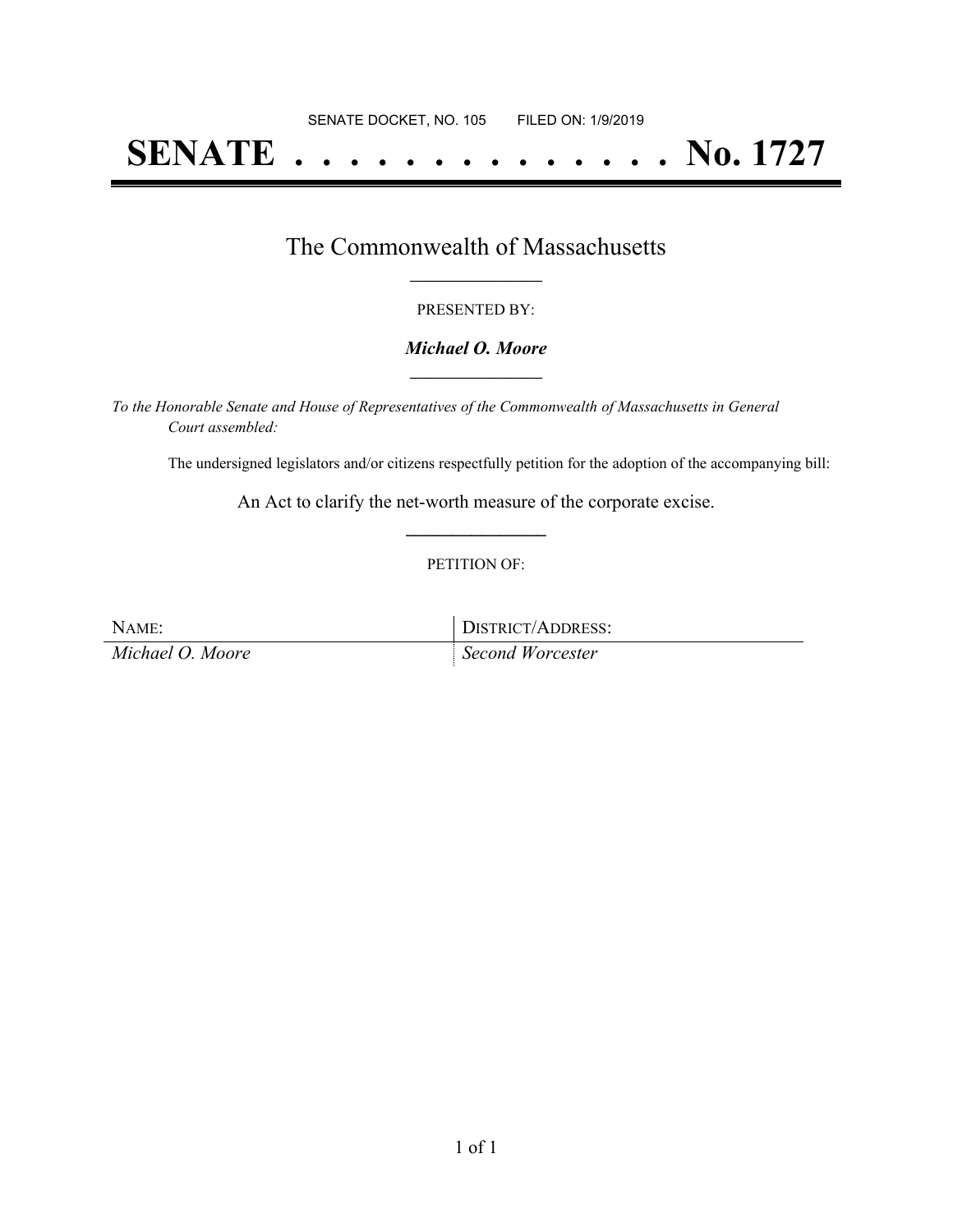#### SENATE DOCKET, NO. 105 FILED ON: 1/9/2019

# **SENATE . . . . . . . . . . . . . . No. 1727**

By Mr. Moore, a petition (accompanied by bill, Senate, No. 1727) of Michael O. Moore for legislation to clarify the net-worth measure of the corporate excise. Revenue.

### [SIMILAR MATTER FILED IN PREVIOUS SESSION SEE SENATE, NO. *1581* OF 2017-2018.]

## The Commonwealth of Massachusetts

**In the One Hundred and Ninety-First General Court (2019-2020) \_\_\_\_\_\_\_\_\_\_\_\_\_\_\_**

**\_\_\_\_\_\_\_\_\_\_\_\_\_\_\_**

An Act to clarify the net-worth measure of the corporate excise.

Be it enacted by the Senate and House of Representatives in General Court assembled, and by the authority *of the same, as follows:*

1 SECTION 1. Paragraph 8 of Section 30 of Chapter 63 of the General Laws, as appearing

2 in the 2016 Official Edition, is hereby amended by striking out the last sentence and inserting in

3 place thereof the following sentence:-

 In determining whether an item shown on the books of a corporation is to be treated as reflecting debt or equity, the taxpayer's treatment of the item for accounting purposes shall be considered to be controlling, unless the commissioner establishes that such treatment is not in accordance with the accounting standards used by that taxpayer for making financial reports to shareholders, such as, without limitation, generally accepted accounting principles or International Financial Reporting Standards; and in determining the book value of any asset, the